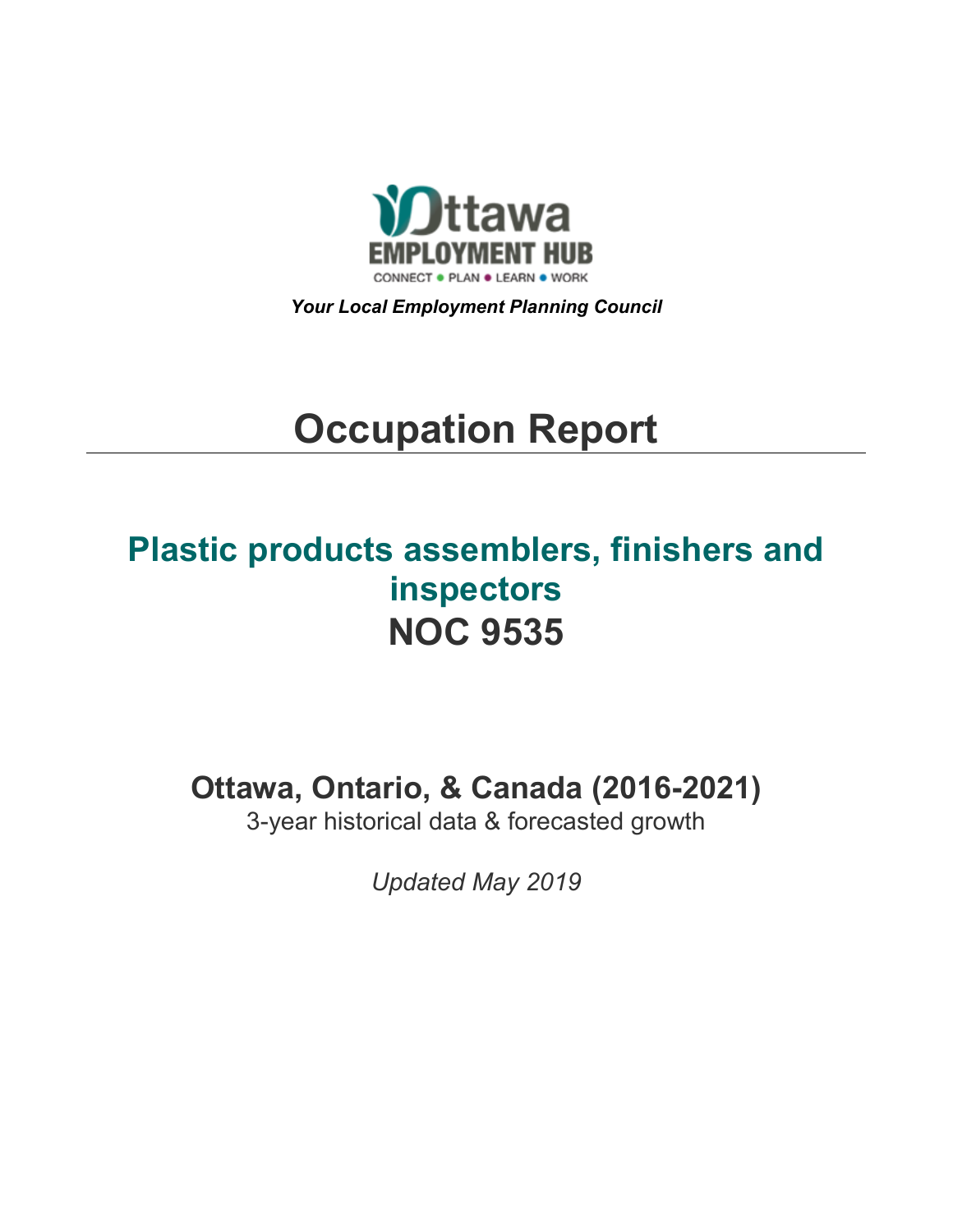

| <b>Plastic products assemblers, finishers and inspectors</b> | <b>Ottawa Outlook</b> |                                                                               |
|--------------------------------------------------------------|-----------------------|-------------------------------------------------------------------------------|
| <b>NOC 9535</b>                                              |                       | Limited $\bigstar$ Fair $\bigstar \bigstar$ Good $\bigstar \bigstar \bigstar$ |
|                                                              |                       |                                                                               |

*Based on past and forecasted growth.*

#### **A Local Snapshot**

- Employment in this occupation **increased in Ottawa from 2016 to 2018** (**34.6%**); it is forecast to **increase an additional 16.0%** over the next three years.
- **25.0%** were **unemployed in Ottawa in 2016; less than 10** of those in this occupation were **selfemployed**.
- **Median hourly wage** for this occupation was **\$18.95**.
- **26.0%** of the 2018 jobs were in the **Plastic product manufacturing** industry sector.
- Ottawa has a **lower share of this occupation** than the nation.
- **Provincially**, this occupation showed an increase from 2016 to 2018 (**7.2%**); it is expected to increase an additional **7.2%** over the next three years.

#### **Overview**

| <b>Ottawa Jobs (2018)</b>          | 175 (<10 were self-employed) |                       |         |
|------------------------------------|------------------------------|-----------------------|---------|
| 2016 Ottawa Unemployment Rate      | $25.0\%$                     | Ontario               | $7.0\%$ |
| Location Quotient to Nation (2018) | 0.43                         |                       |         |
| Change in Jobs (2016 - 2018)       | 34.6%                        | $(2018 - 2021)$ 16.0% |         |

*NOTE: Location quotient (LQ) is a way of quantifying how concentrated a particular occupation is in a region compared to the nation or province. A quotient of 1.00 means Ottawa has the same share of the occupation as the nation/province. A quotient higher than 1.00 means Ottawa has a greater share, and lower than 1.00 means Ottawa's share is lower than the average.*

#### **OTTAWA | Percentile Earnings** *(not including self-employed)*



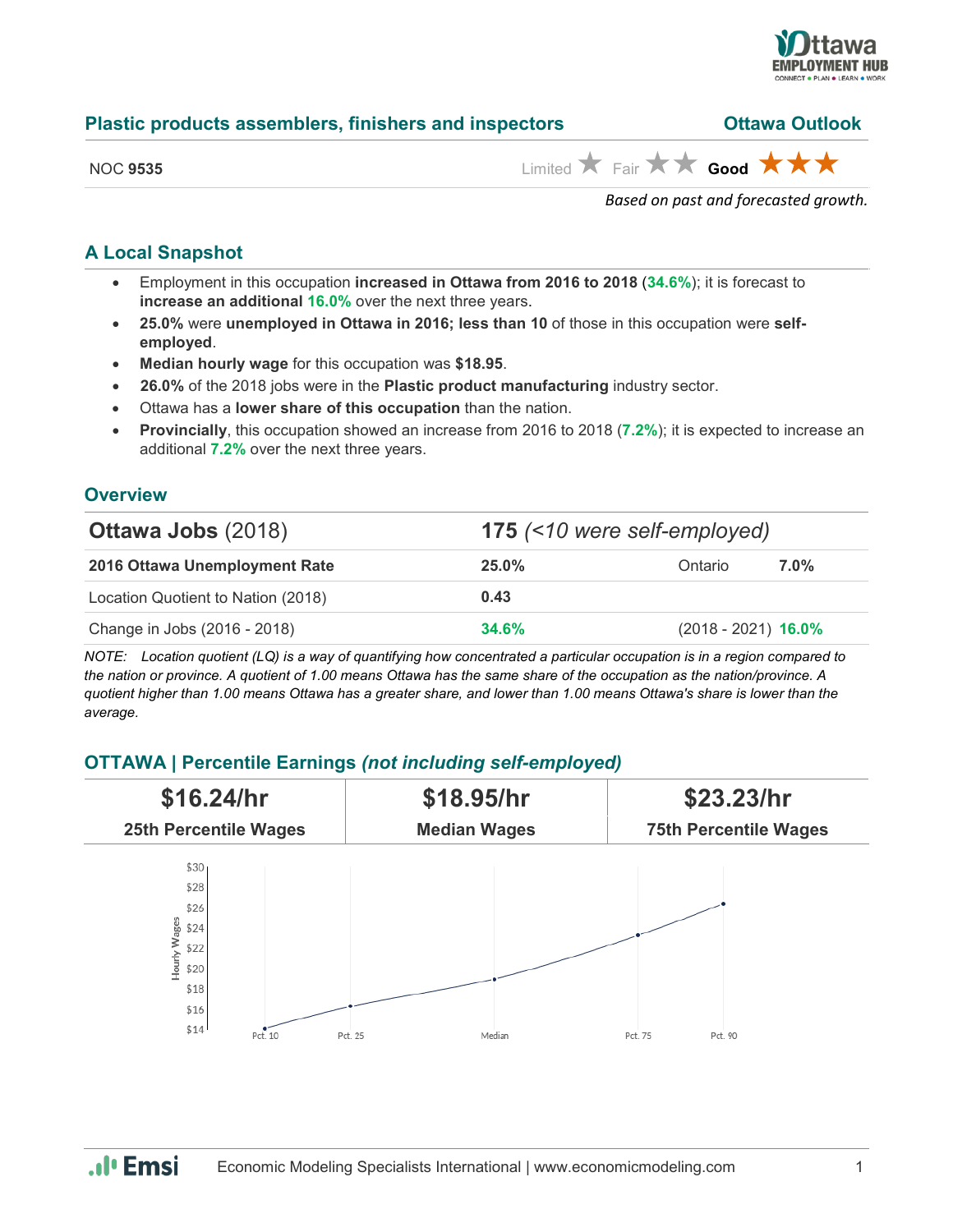

### **Ottawa | Growth**

| 130              | 203              |                    | 56.2%                |
|------------------|------------------|--------------------|----------------------|
| <b>2016 Jobs</b> | <b>2021 Jobs</b> | Change (2016-2021) | % Change (2016-2021) |

## **Regional Trends**



|           | <b>Region</b> |               | <b>2016 Jobs</b> | <b>2021 Jobs</b> | Change | % Change |
|-----------|---------------|---------------|------------------|------------------|--------|----------|
| Ð         | Ottawa        |               | 130              | 203              | 73     | 56.2%    |
|           | Ontario       |               | 5,845            | 6,720            | 875    | 15.0%    |
|           | Canada        |               | 11,696           | 13,630           | 1,934  | 16.5%    |
|           |               | <b>Ottawa</b> |                  | <b>Ontario</b>   |        | Canada   |
| 2016 Jobs |               | 130           |                  | 5,845            |        | 11,696   |
| 2017 Jobs |               | 171           |                  | 6,303            |        | 12,455   |
| 2018 Jobs |               | 175           |                  | 6,266            |        | 12,634   |
| 2019 Jobs |               | 185           |                  | 6,434            |        | 13,005   |
| 2020 Jobs |               | 194           |                  | 6,583            |        | 13,330   |
| 2021 Jobs |               | 203           |                  | 6,720            |        | 13,630   |

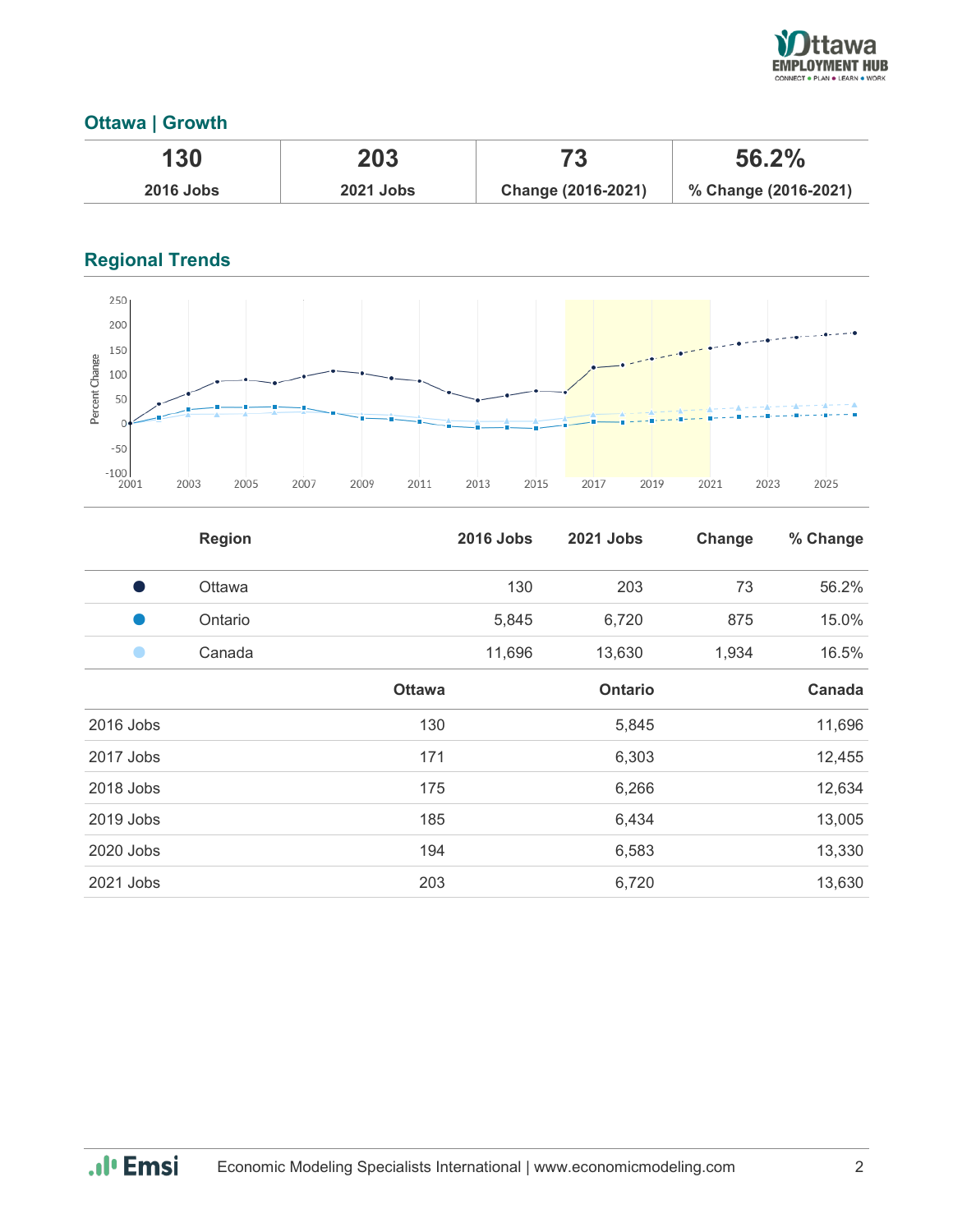

#### **Ottawa | Industries Employing this Occupation**

| <b>Industry</b>                              | Occupation<br>Jobs in<br><b>Industry</b><br>(2018) | $%$ of<br><b>Occupation</b><br>in Industry<br>(2018) | % of Total<br>Jobs in<br><b>Industry</b><br>(2018) |
|----------------------------------------------|----------------------------------------------------|------------------------------------------------------|----------------------------------------------------|
| Plastic product manufacturing                | 45                                                 | 26.0%                                                | 21.4%                                              |
| <b>Employment services</b>                   | 24                                                 | 13.8%                                                | 0.3%                                               |
| Other miscellaneous manufacturing            | 18                                                 | 10.3%                                                | 1.3%                                               |
| Medical equipment and supplies manufacturing | $<$ 10                                             | 4.5%                                                 | 1.3%                                               |
| Other transportation equipment manufacturing | 10                                                 | 3.8%                                                 | $1.2\%$                                            |

*NOTE: Inverse staffing patterns provides a table of percentages that shows how regional occupations are divided up among regional industries. For example, an inverse staffing pattern for registered nurses may show that 70% of RNs are employed by hospitals, 10% by local government (i.e., public schools), 10% by nursing homes, and 10% by offices of physicians.*

#### **Educational programs and completions in Ottawa** *(public institutions only***)**

| Programs (2016) | <b>Completions (2016)</b> |
|-----------------|---------------------------|
| . .<br>.        |                           |

*There are no related program completions in Ottawa.*

*NOTE: EMSI Analyst uses Statistics Canada's PSIS data to compile completions for postsecondary programs offered in Canada, classified by the 2016 CIP codes. 2016 data includes those who graduated in spring 2017.*

#### **Job Postings by Month**

*NOTE: There are NO newly published job postings first found between January 01, 2018 and December 31, 2018 AND location is Ottawa Census Sub-division for NOC0011, Vicinity Jobs.*